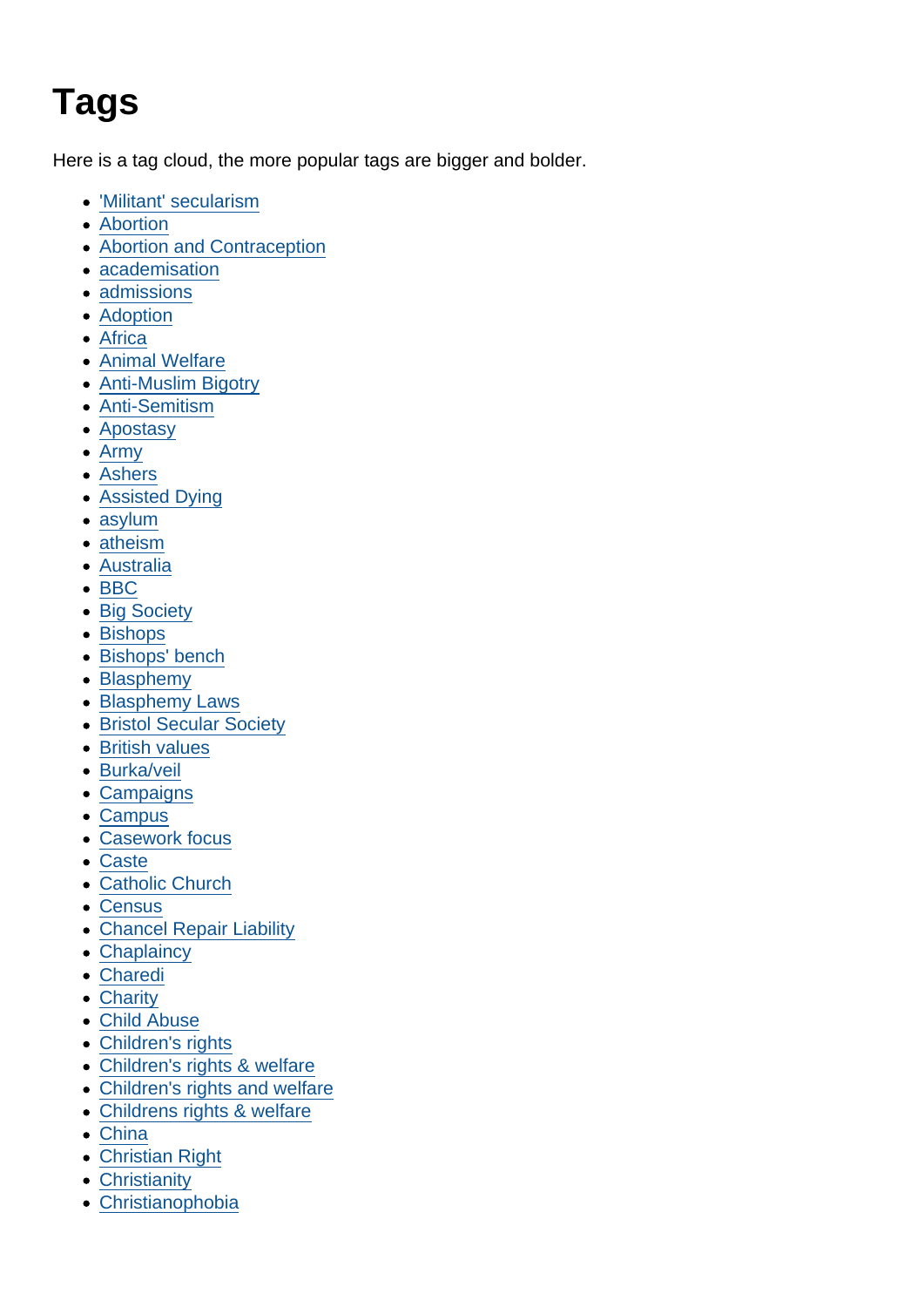- [Christianophobia?](https://www.secularism.org.uk/opinion/tags/Christianophobia﻿)
- [Christmas](https://www.secularism.org.uk/opinion/tags/Christmas)
- [Church & State](https://www.secularism.org.uk/opinion/tags/Church+&+State)
- [Church & State Secularism](https://www.secularism.org.uk/opinion/tags/Church+&+State+Secularism)
- [Church and State](https://www.secularism.org.uk/opinion/tags/Church+and+State)
- [Church of England](https://www.secularism.org.uk/opinion/tags/Church+of+England)
- [Church of Scotland](https://www.secularism.org.uk/opinion/tags/Church+of+Scotland)
- [church repairs](https://www.secularism.org.uk/opinion/tags/church+repairs)
- [Circumcision](https://www.secularism.org.uk/opinion/tags/Circumcision)
- [Collective Worship](https://www.secularism.org.uk/opinion/tags/Collective+Worship)
- [Community Cohesion](https://www.secularism.org.uk/opinion/tags/Community+Cohesion)
- [Conservative Party](https://www.secularism.org.uk/opinion/tags/Conservative+Party)
- [Conversion Therapy](https://www.secularism.org.uk/opinion/tags/Conversion+Therapy)
- [Coronation](https://www.secularism.org.uk/opinion/tags/Coronation)
- [Coronavirus pandemic](https://www.secularism.org.uk/opinion/tags/Coronavirus+pandemic)
- [Council Prayers](https://www.secularism.org.uk/opinion/tags/Council+Prayers)
- [Creationism](https://www.secularism.org.uk/opinion/tags/Creationism)
- [Cultural Relativism](https://www.secularism.org.uk/opinion/tags/Cultural+Relativism)
- [David Cameron](https://www.secularism.org.uk/opinion/tags/David+Cameron)
- [Defamation of Religion](https://www.secularism.org.uk/opinion/tags/Defamation+of+Religion)
- [Democracy](https://www.secularism.org.uk/opinion/tags/Democracy)
- **[Development](https://www.secularism.org.uk/opinion/tags/Development)**
- **[Discrimination](https://www.secularism.org.uk/opinion/tags/Discrimination)**
- [Disestablishment](https://www.secularism.org.uk/opinion/tags/Disestablishment)
- [Easter](https://www.secularism.org.uk/opinion/tags/Easter)
- [ECtHR](https://www.secularism.org.uk/opinion/tags/ECtHR)
- [Ed Miliband](https://www.secularism.org.uk/opinion/tags/Ed+Miliband)
- [EDOs](https://www.secularism.org.uk/opinion/tags/EDOs)
- [Education](https://www.secularism.org.uk/opinion/tags/Education)
- [Egypt](https://www.secularism.org.uk/opinion/tags/Egypt)
- [Election](https://www.secularism.org.uk/opinion/tags/Election)
- [Equality & Human Rights](https://www.secularism.org.uk/opinion/tags/Equality+&+Human+Rights)
- [Europe](https://www.secularism.org.uk/opinion/tags/Europe)
- [Evangelism](https://www.secularism.org.uk/opinion/tags/Evangelism)
- [Evangelism in schools](https://www.secularism.org.uk/opinion/tags/Evangelism+in+schools)
- [Events](https://www.secularism.org.uk/opinion/tags/Events)
- [Ex-Muslim](https://www.secularism.org.uk/opinion/tags/Ex-Muslim)
- [Extremism](https://www.secularism.org.uk/opinion/tags/Extremism)
- [Faith groups](https://www.secularism.org.uk/opinion/tags/Faith+groups)
- [Faith Schools](https://www.secularism.org.uk/opinion/tags/Faith+Schools)
- [Featured](https://www.secularism.org.uk/opinion/tags/Featured)
- [FGM](https://www.secularism.org.uk/opinion/tags/FGM)
- [Fifty percent cap](https://www.secularism.org.uk/opinion/tags/Fifty+percent+cap)
- [Finance](https://www.secularism.org.uk/opinion/tags/Finance)
- [FiSH](https://www.secularism.org.uk/opinion/tags/FiSH)
- [Food banks](https://www.secularism.org.uk/opinion/tags/Food+banks)
- [Forced Marriage](https://www.secularism.org.uk/opinion/tags/Forced+Marriage)
- [France](https://www.secularism.org.uk/opinion/tags/France)
- [Freedom](https://www.secularism.org.uk/opinion/tags/Freedom)
- [Freedom from Religion](https://www.secularism.org.uk/opinion/tags/Freedom+from+Religion)
- [Freedom of Expression](https://www.secularism.org.uk/opinion/tags/Freedom+of+Expression)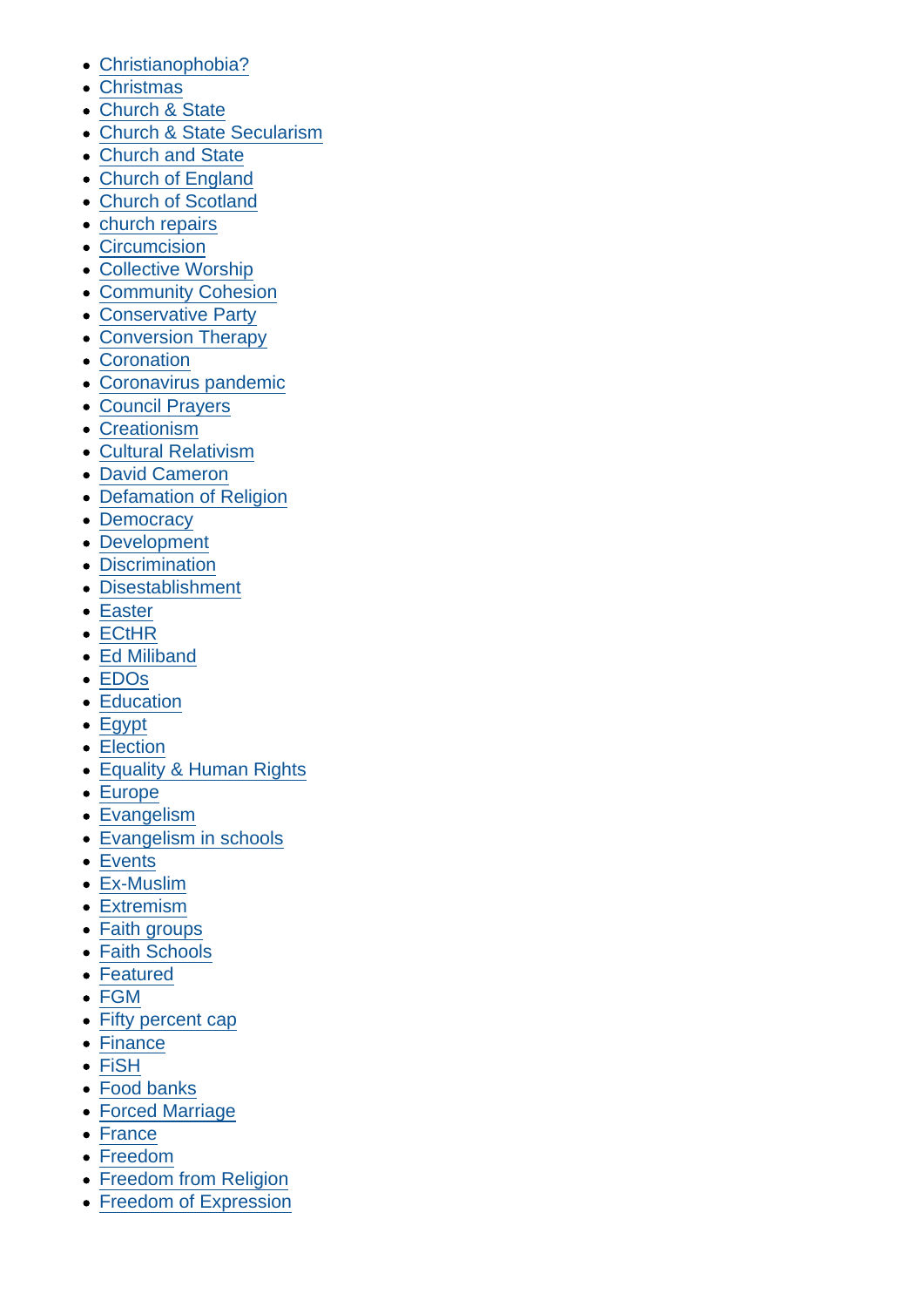- [Freedom of religion or belief](https://www.secularism.org.uk/opinion/tags/Freedom+of+religion+or+belief)
- [Further education](https://www.secularism.org.uk/opinion/tags/Further+education)
- [GE2015](https://www.secularism.org.uk/opinion/tags/GE2015)
- [GE2017](https://www.secularism.org.uk/opinion/tags/GE2017)
- [Gender Equality](https://www.secularism.org.uk/opinion/tags/Gender+Equality)
- [George Carey](https://www.secularism.org.uk/opinion/tags/George+Carey)
- [Girl Guides](https://www.secularism.org.uk/opinion/tags/Girl+Guides)
- [GreenParty](https://www.secularism.org.uk/opinion/tags/GreenParty)
- [Halal](https://www.secularism.org.uk/opinion/tags/Halal)
- [Hate crime](https://www.secularism.org.uk/opinion/tags/Hate+crime)
- [Head of state](https://www.secularism.org.uk/opinion/tags/Head+of+state)
- [Healthcare](https://www.secularism.org.uk/opinion/tags/Healthcare)
- [Hindu Nationalism](https://www.secularism.org.uk/opinion/tags/Hindu+Nationalism)
- [History](https://www.secularism.org.uk/opinion/tags/History)
- [Home schooling](https://www.secularism.org.uk/opinion/tags/Home+schooling)
- [House of Lords](https://www.secularism.org.uk/opinion/tags/House+of+Lords)
- [Human rights](https://www.secularism.org.uk/opinion/tags/Human+rights)
- [Human Rights of Women](https://www.secularism.org.uk/opinion/tags/Human+Rights+of+Women)
- [Humour](https://www.secularism.org.uk/opinion/tags/Humour)
- [Independent schools](https://www.secularism.org.uk/opinion/tags/Independent+schools)
- [Inspections](https://www.secularism.org.uk/opinion/tags/Inspections)
- $\bullet$  [Iran](https://www.secularism.org.uk/opinion/tags/Iran)
- [Iraq](https://www.secularism.org.uk/opinion/tags/Iraq)  $\bullet$
- [Ireland](https://www.secularism.org.uk/opinion/tags/Ireland)
- [ISIS](https://www.secularism.org.uk/opinion/tags/ISIS)
- [Islam](https://www.secularism.org.uk/opinion/tags/Islam)
- [Islamism](https://www.secularism.org.uk/opinion/tags/Islamism)
- [Islamophobia](https://www.secularism.org.uk/opinion/tags/Islamophobia)
- [Italy](https://www.secularism.org.uk/opinion/tags/Italy)
- [Jehovah Witnesses](https://www.secularism.org.uk/opinion/tags/Jehovah+Witnesses)
- [Jehovah's Witnesses](https://www.secularism.org.uk/opinion/tags/Jehovah)
- [Kosher](https://www.secularism.org.uk/opinion/tags/Kosher)
- [Labour Party](https://www.secularism.org.uk/opinion/tags/Labour+Party)
- [Law](https://www.secularism.org.uk/opinion/tags/Law)
- [Lawyers Secular Society](https://www.secularism.org.uk/opinion/tags/Lawyers+Secular+Society)
- [Lebanon](https://www.secularism.org.uk/opinion/tags/Lebanon)
- [LGBT](https://www.secularism.org.uk/opinion/tags/LGBT)
- [LGBT rights](https://www.secularism.org.uk/opinion/tags/LGBT+rights)
- [LGBTQ rights](https://www.secularism.org.uk/opinion/tags/LGBTQ+rights)
- [LibDem Party](https://www.secularism.org.uk/opinion/tags/LibDem+Party)
- [Libraries](https://www.secularism.org.uk/opinion/tags/Libraries)
- [Lords Reform](https://www.secularism.org.uk/opinion/tags/Lords+Reform)
- [Marriage](https://www.secularism.org.uk/opinion/tags/Marriage)
- [Marriage Equality](https://www.secularism.org.uk/opinion/tags/Marriage+Equality)
- [Media](https://www.secularism.org.uk/opinion/tags/Media)
- [Membership](https://www.secularism.org.uk/opinion/tags/Membership)
- [Middle East](https://www.secularism.org.uk/opinion/tags/Middle+East)
- [Monarchy](https://www.secularism.org.uk/opinion/tags/Monarchy)
- [Morality](https://www.secularism.org.uk/opinion/tags/Morality)
- [Mormonism](https://www.secularism.org.uk/opinion/tags/Mormonism)
- [Multiculturalism](https://www.secularism.org.uk/opinion/tags/Multiculturalism)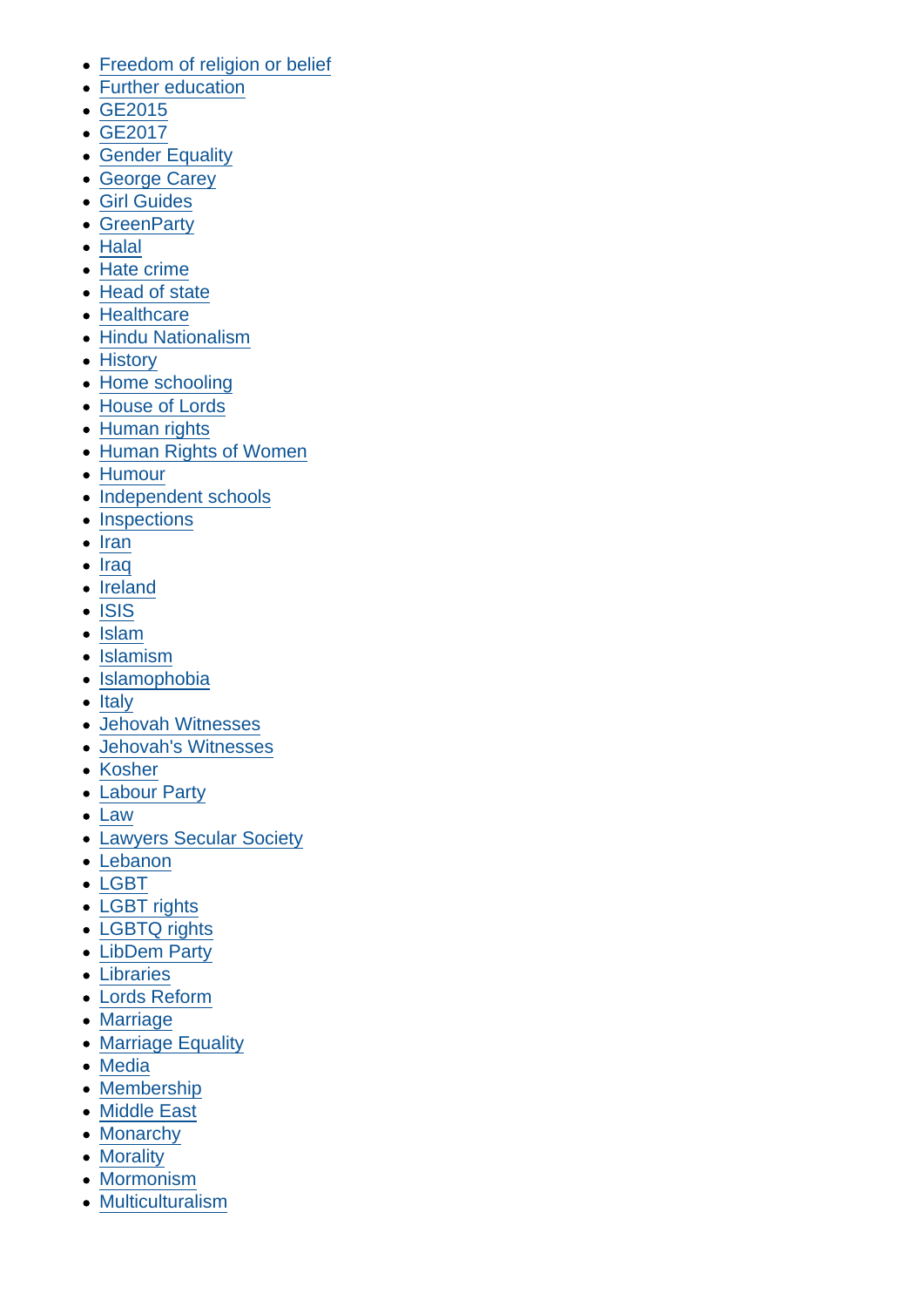- [New Zealand](https://www.secularism.org.uk/opinion/tags/New+Zealand)
- [NHS](https://www.secularism.org.uk/opinion/tags/NHS)
- [Niqab](https://www.secularism.org.uk/opinion/tags/Niqab)
- [Northern Ireland](https://www.secularism.org.uk/opinion/tags/Northern+Ireland)
- [Norway](https://www.secularism.org.uk/opinion/tags/Norway)
- [NSS](https://www.secularism.org.uk/opinion/tags/NSS)
- [nurseries](https://www.secularism.org.uk/opinion/tags/nurseries)
- [Oath](https://www.secularism.org.uk/opinion/tags/Oath)
- [Obama](https://www.secularism.org.uk/opinion/tags/Obama)
- [Olympics](https://www.secularism.org.uk/opinion/tags/Olympics)
- [One law for all](https://www.secularism.org.uk/opinion/tags/One+law+for+all)
- [Opinion Out Loud](https://www.secularism.org.uk/opinion/tags/Opinion+Out+Loud)
- [Orthodox Judaism](https://www.secularism.org.uk/opinion/tags/Orthodox+Judaism)
- [Pakistan](https://www.secularism.org.uk/opinion/tags/Pakistan)
- [Parents Perspective](https://www.secularism.org.uk/opinion/tags/Parents+Perspective)
- [Parking](https://www.secularism.org.uk/opinion/tags/Parking)
- [Parliament](https://www.secularism.org.uk/opinion/tags/Parliament)
- [Politics](https://www.secularism.org.uk/opinion/tags/Politics)
- [Pope](https://www.secularism.org.uk/opinion/tags/Pope)
- [Prayers](https://www.secularism.org.uk/opinion/tags/Prayers)
- [public funding](https://www.secularism.org.uk/opinion/tags/public+funding)
- [Public Order Act](https://www.secularism.org.uk/opinion/tags/Public+Order+Act)
- [Public Services](https://www.secularism.org.uk/opinion/tags/Public+Services)
- [Quilliam](https://www.secularism.org.uk/opinion/tags/Quilliam)
- [Religion & Belief](https://www.secularism.org.uk/opinion/tags/Religion+&+Belief)
- [Religious education](https://www.secularism.org.uk/opinion/tags/Religious+education)
- [Religious Law](https://www.secularism.org.uk/opinion/tags/Religious+Law)
- [Religious Observance](https://www.secularism.org.uk/opinion/tags/Religious+Observance)
- [Religious privilege](https://www.secularism.org.uk/opinion/tags/Religious+privilege)
- [Religious reps](https://www.secularism.org.uk/opinion/tags/Religious+reps)
- [Religious right](https://www.secularism.org.uk/opinion/tags/Religious+right)
- [Religious Slaughter](https://www.secularism.org.uk/opinion/tags/Religious+Slaughter)
- [Religious Symbols](https://www.secularism.org.uk/opinion/tags/Religious+Symbols)
- [Religiousity policing](https://www.secularism.org.uk/opinion/tags/Religiousity+policing)
- [Remembrance](https://www.secularism.org.uk/opinion/tags/Remembrance)
- [Reproductive Rights](https://www.secularism.org.uk/opinion/tags/Reproductive+Rights)
- [Reviews](https://www.secularism.org.uk/opinion/tags/Reviews)
- [Romney](https://www.secularism.org.uk/opinion/tags/Romney)
- [RSE](https://www.secularism.org.uk/opinion/tags/RSE)
- [Sabbatarianism](https://www.secularism.org.uk/opinion/tags/Sabbatarianism)
- [Samaritans Purse](https://www.secularism.org.uk/opinion/tags/Samaritans+Purse)
- [Saudi Arabia](https://www.secularism.org.uk/opinion/tags/Saudi+Arabia)
- [Scotland](https://www.secularism.org.uk/opinion/tags/Scotland)
- [Scouts](https://www.secularism.org.uk/opinion/tags/Scouts)
- [Scouts oath](https://www.secularism.org.uk/opinion/tags/Scouts+oath)
- [Sectarianism](https://www.secularism.org.uk/opinion/tags/Sectarianism)
- [Secular Medical Forum](https://www.secularism.org.uk/opinion/tags/Secular+Medical+Forum)
- [Secular Society](https://www.secularism.org.uk/opinion/tags/Secular+Society)
- **[Secularisation](https://www.secularism.org.uk/opinion/tags/Secularisation)**
- [Secularism](https://www.secularism.org.uk/opinion/tags/Secularism)
- [Secularism 2019](https://www.secularism.org.uk/opinion/tags/Secularism+2019)